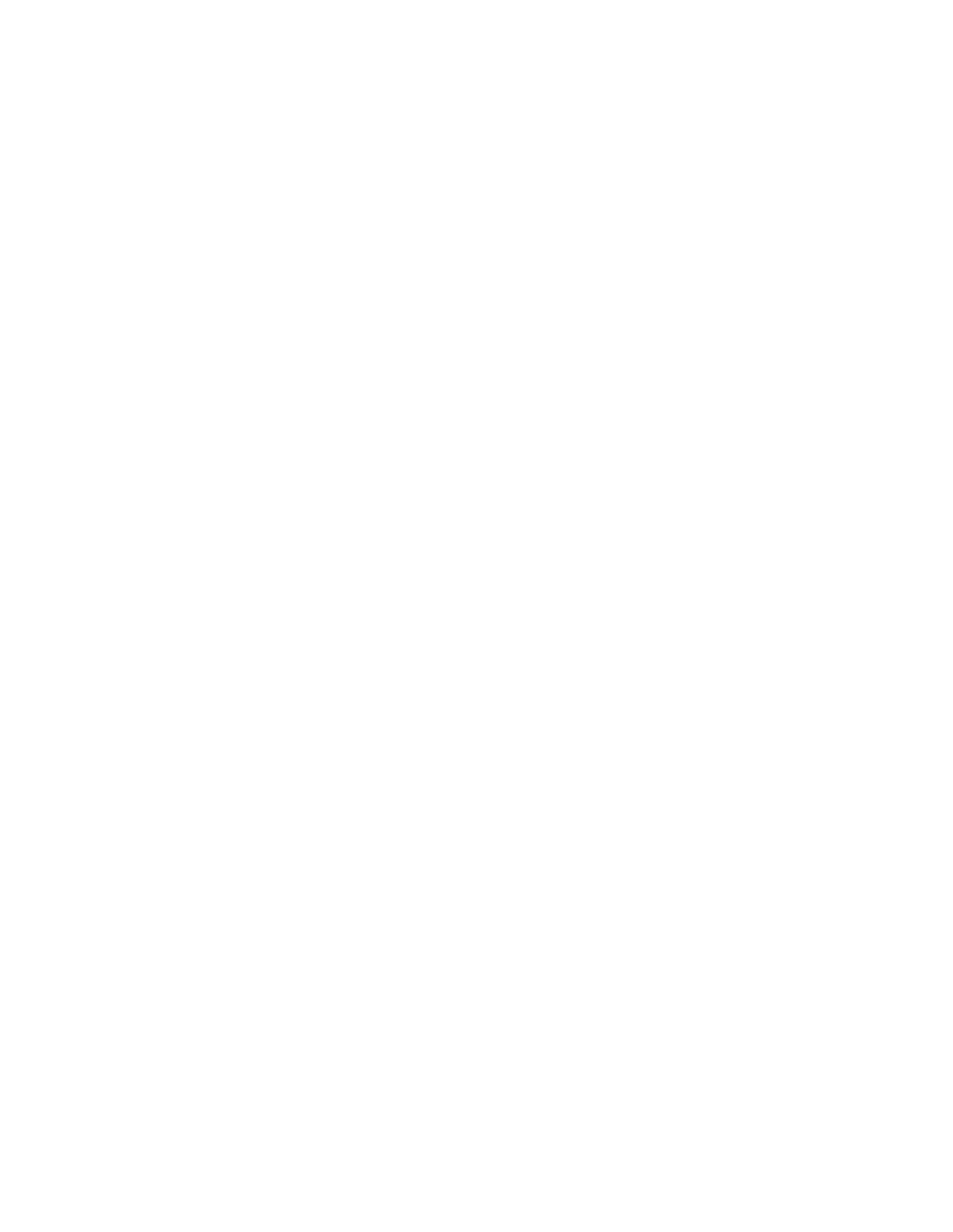Capturing resurgent business travel and growing leisure travel is the objective for

this batch of inns, but the looming Republican National Convention in 2016 is giving developers an extra reason to push their projects through.

Next to I-77 immediately north of Rockside Road in Independence, a line of trees in the devil strip of Rockside Place was recently cut down and tiny yellow flags put in to mark the site of a planned 121-suite Springhill Suites by Marriott.

Ed Cury, the West Palm Beach, Fla.-based developer of the Springhill in Independence, said his project was planned to accommodate business travelers, but construction will be on a fast track to finish it by May 2016 so it's ready for the GOP convention.

"It might have been later, but we got our orders in and reached a number of milestones to have it ready before the RNC," Cury said. "It's great that it will be in Cleveland." Cury's project is going in on a portion of the excess parking at the Holiday Inn Rockside, whose Cincinnati-based owner, JAGI Cleveland, is his client for the Springhill Suites because they felt the market was ready for more rooms.

Springhill has a contemporary design and other features to make it attractive to young business and professional travelers, Cury said. The Independence Springhill Suites will be Cleveland's second, joining one in Solon.

## **Lending a hand**

David Sangree, president of Lakewood-based Hotel & Leisure Advisors LLC, said a combination of factors has produced the flurry of new suburban hotel proposals.

Nationally, hotel occupancy and revenue are up, Sangree said, which encourages hotel development.

"The lending community is very much interested in lending for hotels again," so developers see an opportunity, he said.

Although suburban hotel development is up in the region, it is not as busy as some other regions which have stronger job growth.

"In Cleveland, we really haven't had much hotel development for a long time, so it looks like a lot," Sangree said.

New hotel flags also prime the pump for hotel development.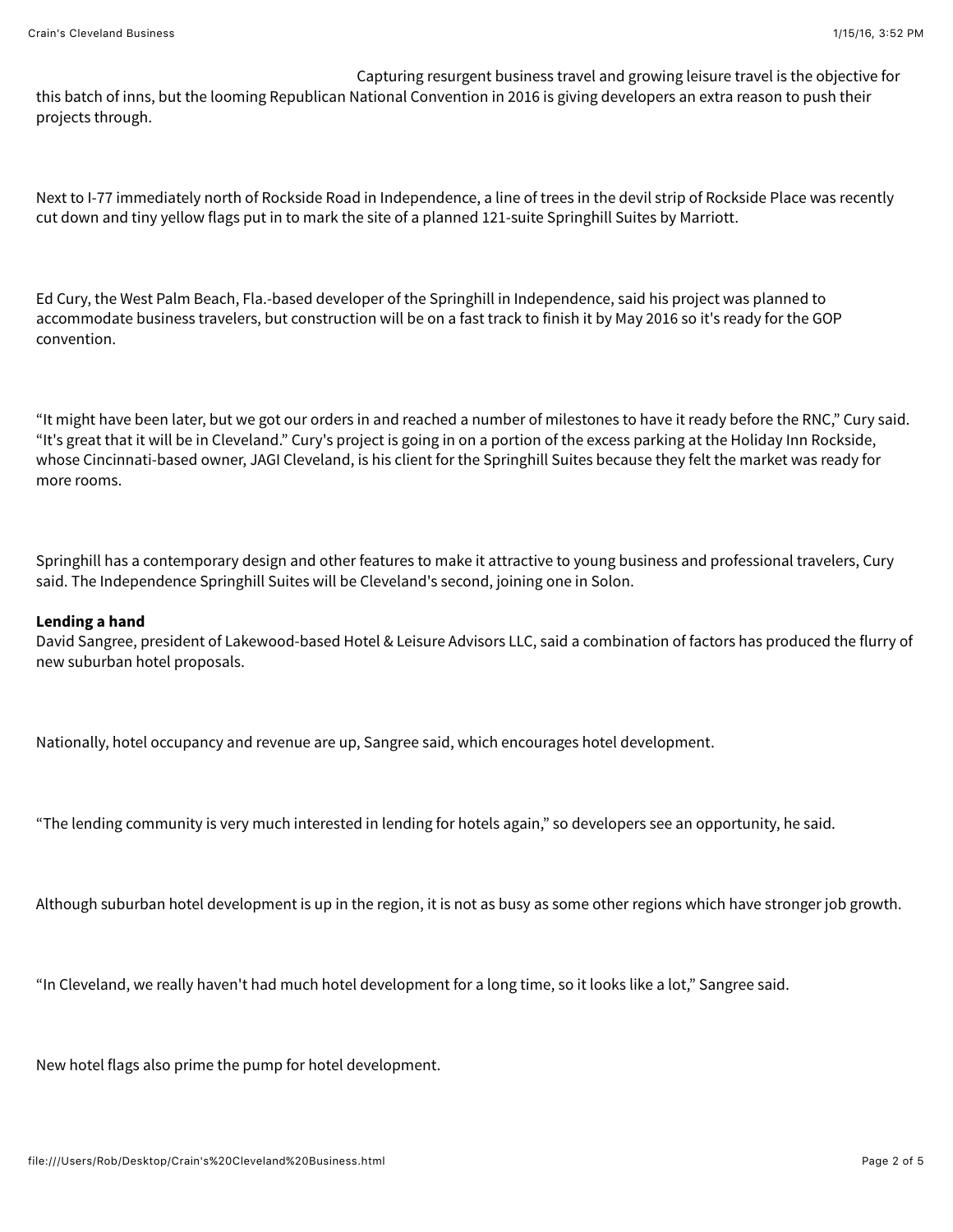"Every new hotel franchise is looking for a new site," Sangree said. "Every franchise wants to have as many sites as possible so they can arrange to serve as wide a range of followers as possible. A new franchise will also tell developers what areas it wants to be in and award them franchises for specific sites, which helps them gain financing. Likewise, Springhill Suites is well known as a good brand so hotel real estate investment trusts and lenders are interested in backing them."

For example, Chicago-based Hyatt Hotels Corp. is expanding rapidly its 200-location Hyatt Place brand with contracts for another 45 locations this year, according to Mark Younadam, director of real estate and development for Hyatt Place.

Two factors led to the addition of a Hyatt Place at Crocker Park in Westlake and a proposed one at Legacy Village in Lyndhurst.

"We have an increased focus on franchising in North America," Younadam said. "An increased franchised hotel presence will help us gain access to capital from developers and property owners that specifically target franchising business opportunities." The Westlake and Lyndhurst locations supplement the first Hyatt Place in the Cleveland suburbs, the one in Independence that began life as an Amerisuites Inn.

## **Going vertical**

Moreover, Hyatt likes locations where it can benefit from multiple demand generators, Younadam said.

At the Crocker and Legacy Village properties, it can accommodate business and leisure travelers who may patronize restaurants and stores at the centers. Cleveland-based Stark Enterprises long pursued a hotel that the Hyatt Place is realizing at Crocker Park because it fits its concept as a mixed-use community with ofices, apartments and retail.

The attraction was the same for retail-focused Legacy, which has a small amount of ofice space, but also because the six-story hotel will enhance the property.

Mitchell Schneider, CEO of Lyndhurst-based First Interstate Properties Ltd., said that since a hotel operates 365 days a year, it can have a "significant synergistic effect. The uses support the occupancy and viability of each other."

The hotel and associated parking garage will occupy just a two-acre site at Legacy.

"Even if an exciting retail concept were available, the parcel is too small to accommodate it and the structured parking required for it are too small to be economically viable," Schneider said. "Hotels are vertical properties so they fit the site. The square footage and investment of capital that goes with it drive the economics for the project."

## **Thinking conceptually**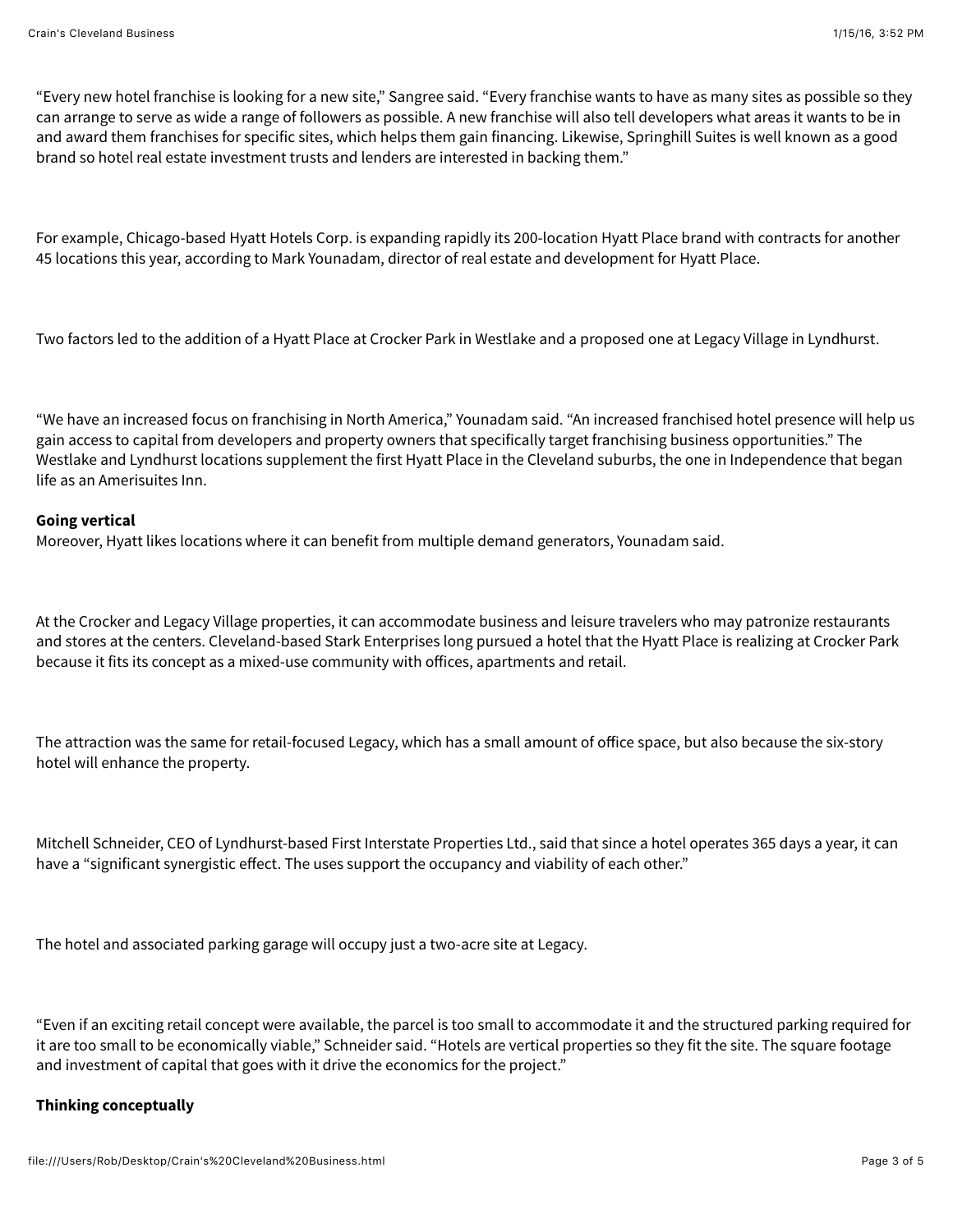The other concept new to Cleveland suburbs is from Hilton Worldwide — the Home2 Suites extended-stay brand, which the company bills as pet-friendly and casual.

The city of Beachwood has approved a 91-room Home2 Suites for a site next to I-271 near Chagrin Boulevard. The suite hotel will complete a plan by Beachwood-based Atlantic Hospitality that trimmed the size of an existing Clarion Hotel to accommodate its redo as new, smaller Clarion and accommodate a Hotel Indigo, which opened last year, and make additional land available for development.

The four-floor Home2 Suites with an indoor pool will go in at 3589 Park East Drive, according to Beachwood city records. Ted Alec Sahley, Atlantic project manager, declined comment.

A Wallhouse Hotel, a concept homegrown in Ohio, is proposed for a site at Brunswick Town Center in Brunswick. The first Wallhouse opened 21 months ago in Walnut Creek, Ohio, as a six-story boutique hotel with a modern design serving Amish country.

The strategy is to serve as a destination hotel emphasizing service and shy away from areas with high corporate trafic, according to Robert Schlabach, president of business development for Wallhouse Hotel LLC and Winesburg Builders based in Millersburg.

With just one existing hotel in Brunswick, Schlabach said his firm believes there is support for a 70- to 80-room hotel focused on serving guests of area residents and local businesses in a family atmosphere. He would do six stories in Brunswick, but the city's height restriction confines him to four.

## **Franchise tags**

Hotel franchises also are interested in covering holes in their coverage of the area or capitalizing on areas with population growth thanks to new-home development. That helps account for a 96-unit Homewood Suites in Shefield Village and a 76-unit Fairfield Inn & Suites that Fremont-based Sunrise Hospitality Inc. is constructing.

Holiday Inn Express also is growing in the region. Columbus-based Alliance Hospitality Inc. is finishing a 91-suite Holiday Inn Express on Clemens Road in Westlake and Wadsworth-based American Hospitality Group plans to start building one of similar size this spring in Montville Township.

Meantime, a 116-unit Residence Inn by Marriott is under construction at the I-90 interchange with Nagel Road in Avon, and a Chardon-based investor group is planning a yet-to-be flagged 70-room hotel in Chardon.

Several sites yielding hotels today are on locations originally planned, often by other developers, prior to the 2008 recession and its long wake.